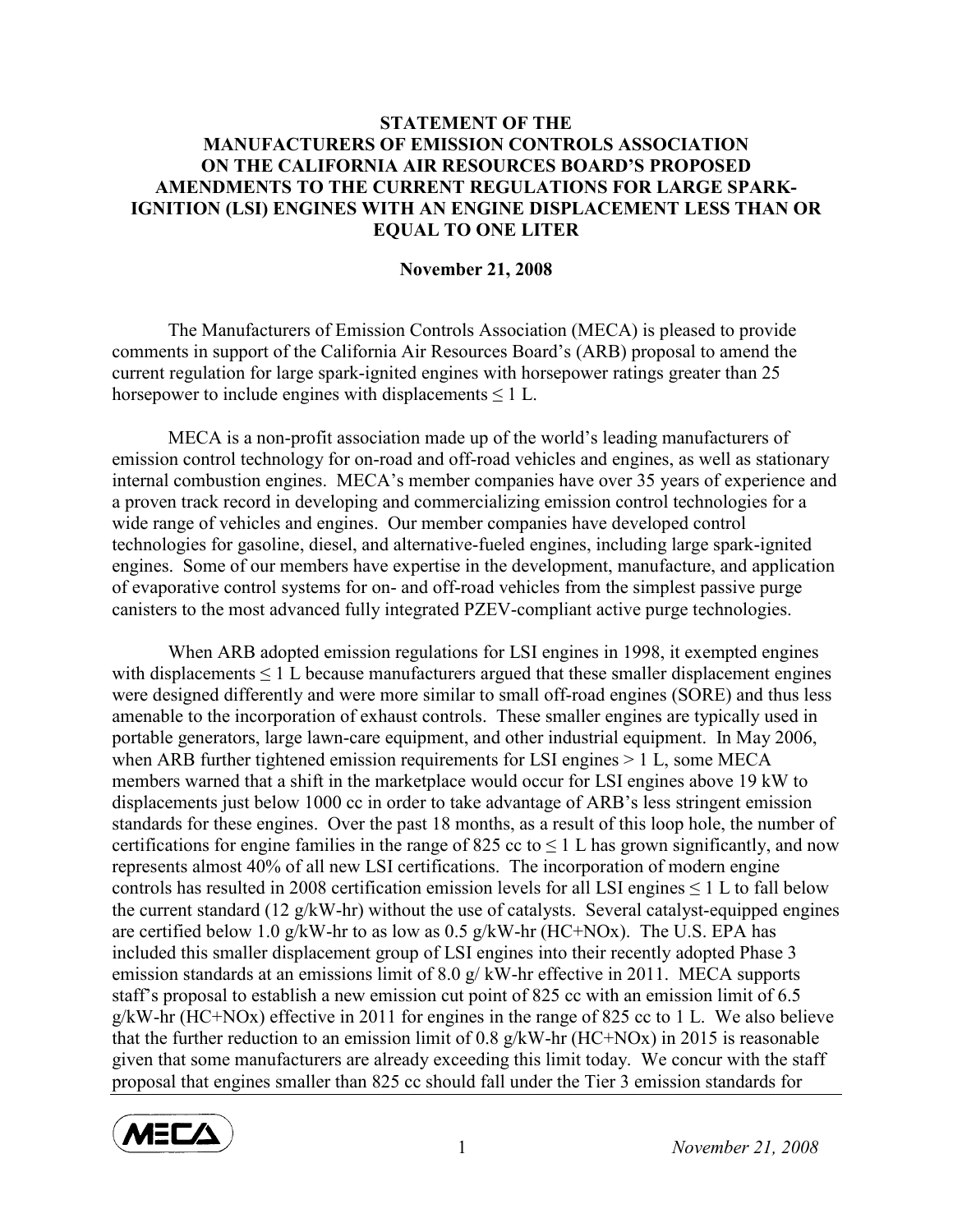SORE  $>$  225 cc in 2011 with an emission limit of 8.0 g/ kW-hr. Because of the synergies in technologies used on some recreational vehicles, we support the proposal to require LSI engines  $\leq$  1L used in off-highway recreational vehicles (OHRV) be certified to the 2011 emission limits using the OHRV test procedures until they are incorporated into the OHRV regulations in the future.

We believe that the proposed changes to the emission limits outlined in the staff report are reasonable and achievable based on the existence of emission control technologies available today. The technology to reduce emissions from spark-ignited, off-road engines included in the proposed amendments is based on automotive-type, three-way catalyst closed-loop technology. This technology has been used on well over 300,000,000 automobiles with outstanding results. Three-way catalysts have also been used effectively on thousands of large, natural gas-fueled, reciprocating engines (so-called rich burn or stoichiometric natural gas engines) used for power production or pumping applications. These same catalyst technologies have been adapted to spark-ignited engines used in off-road mobile sources such as forklift trucks, airport ground support equipment, and portable generators and can similarly be incorporated into smaller displacement LSI engines  $\leq 1$  L. The catalyst technology can be cost effectively incorporated directly into existing muffler designs. MECA believes that the cost estimates provided in the staff report represent a reasonable range. Catalyst and muffler design issues, such as heat management, packaging, poisoning, and durability, are straightforward engineering challenges that are well understood. These types of issues have been raised virtually every time the use of catalyst technology has been proposed for use on a spark-ignition engine, be it an automobile, heavy-duty truck, off-road engine over 25 hp such as a forklift, a motorcycle or moped, or a small handheld engine used on lawn and garden equipment. All of these issues were successfully addressed for each application. As before for other mobile sources of emissions, achieving the 2015 long term emission limits will require a systems approach combining cleaner, closed loop controlled engine technology with advanced exhaust catalysts.

Closed-loop, three-way catalyst-based systems are already being used on large, sparkignited, off-road engines to meet ARB's and EPA's 2004 3.0 g/bhp-hr HC+NOx standard. The same systems are the primary technology pathway for meeting ARB's 2007 exhaust emission standard of 2.0 g/bhp-hr HC+NOx. Retrofit kits that include air/fuel control systems along with three-way catalysts have been sold into the LPG-fueled forklift industry for installation on uncontrolled engines (an LSI application) for nearly 10 years. In both new engine and retrofit applications, these closed-loop three-way catalyst systems have shown durable performance in LSI applications, consistent with the excellent durability record of closed-loop three-way catalyst systems used in automotive applications for more than thirty years.

Significant improvements in three-way catalyst system performance can be achieved in these LSI applications by readily available catalyst design changes and optimizations that more closely approach the catalyst designs used in modern light-duty automobiles. These design changes include the use of high performance catalyst formulations with layered catalyst architectures and the latest oxygen storage promoters, larger catalyst volumes relative to the engine displacement, and the use of higher cell density metallic or ceramic substrates. Improved engine control strategies are already beginning to find use on some new LSI engines  $\leq 1$  L as